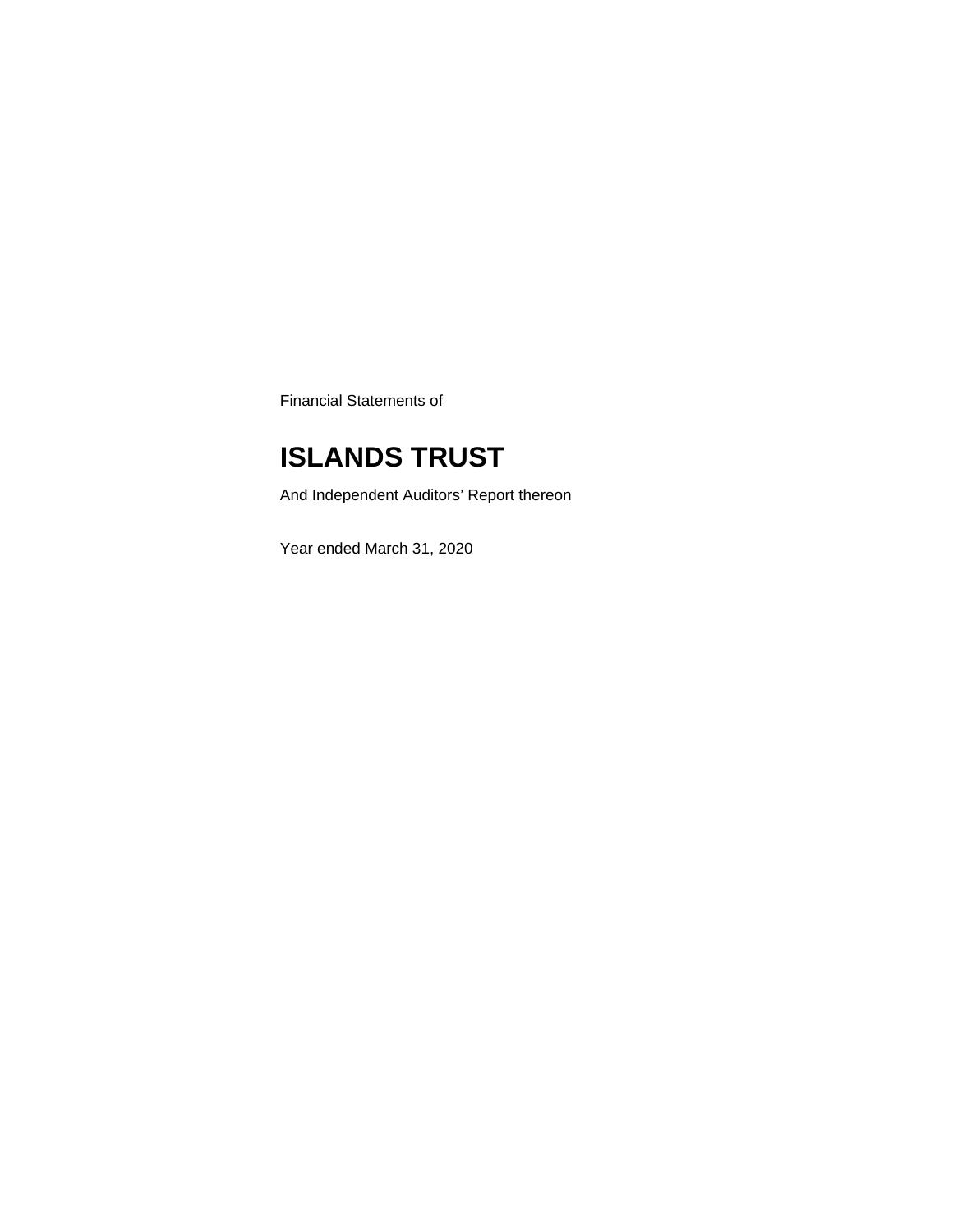Financial Statements

Year ended March 31, 2020

### Financial Statements

| Management's Responsibility for the Financial Statements |                |
|----------------------------------------------------------|----------------|
| Independent Auditors' Report                             | 2              |
| <b>Statement of Financial Position</b>                   | 4              |
| <b>Statement of Operations</b>                           | 5              |
| Statement of Change in Net Financial Assets              | 6              |
| <b>Statement of Cash Flows</b>                           | $\overline{7}$ |
| Notes to Financial Statements                            | 8              |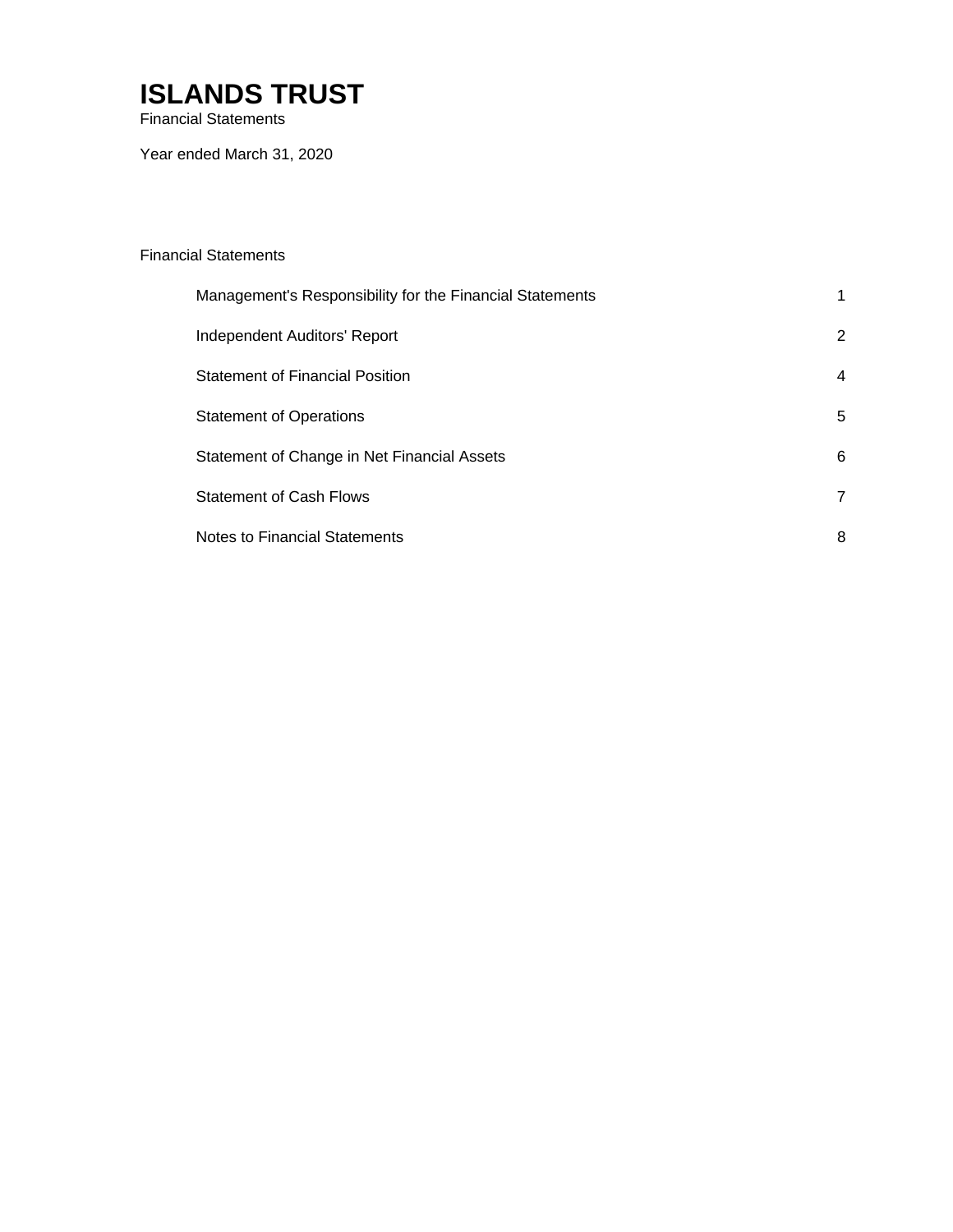### **MANAGEMENT'S RESPONSIBILITY FOR THE FINANCIAL STATEMENTS**

The accompanying financial statements of Islands Trust (the "Trust") are the responsibility of the Trust's management and have been prepared in compliance with legislation, and in accordance with generally accepted accounting standards for local governments as established by the Public Sector Accounting Board of the Chartered Professional Accountants of Canada. A summary of the significant accounting policies are described in note 1 to the financial statements. The preparation of financial statements necessarily involves the use of estimates based on management's judgment, particularly when transactions affecting the current accounting period cannot be finalized with certainty until future periods.

The Trust's management maintains a system of internal controls designed to provide reasonable assurance that assets are safeguarded, transactions are properly authorized and recorded in compliance with legislative and regulatory requirements, and reliable financial information is available on a timely basis for preparation of the financial statements. These systems are monitored and evaluated by management.

The Trust, acting through its Audit Committee, meets with management and the external auditors to review the financial statements and discuss any significant financial reporting or internal control matters prior to their approval of the financial statements.

The financial statements have been audited by KPMG LLP, independent external auditors appointed by Trust Council. The accompanying Independent Auditors' Report outlines their responsibilities, the scope of their examination and their opinion on the Trust's financial statements.

 $\overline{a}$ 

*Chief Administrative Officer Director of Administration Services*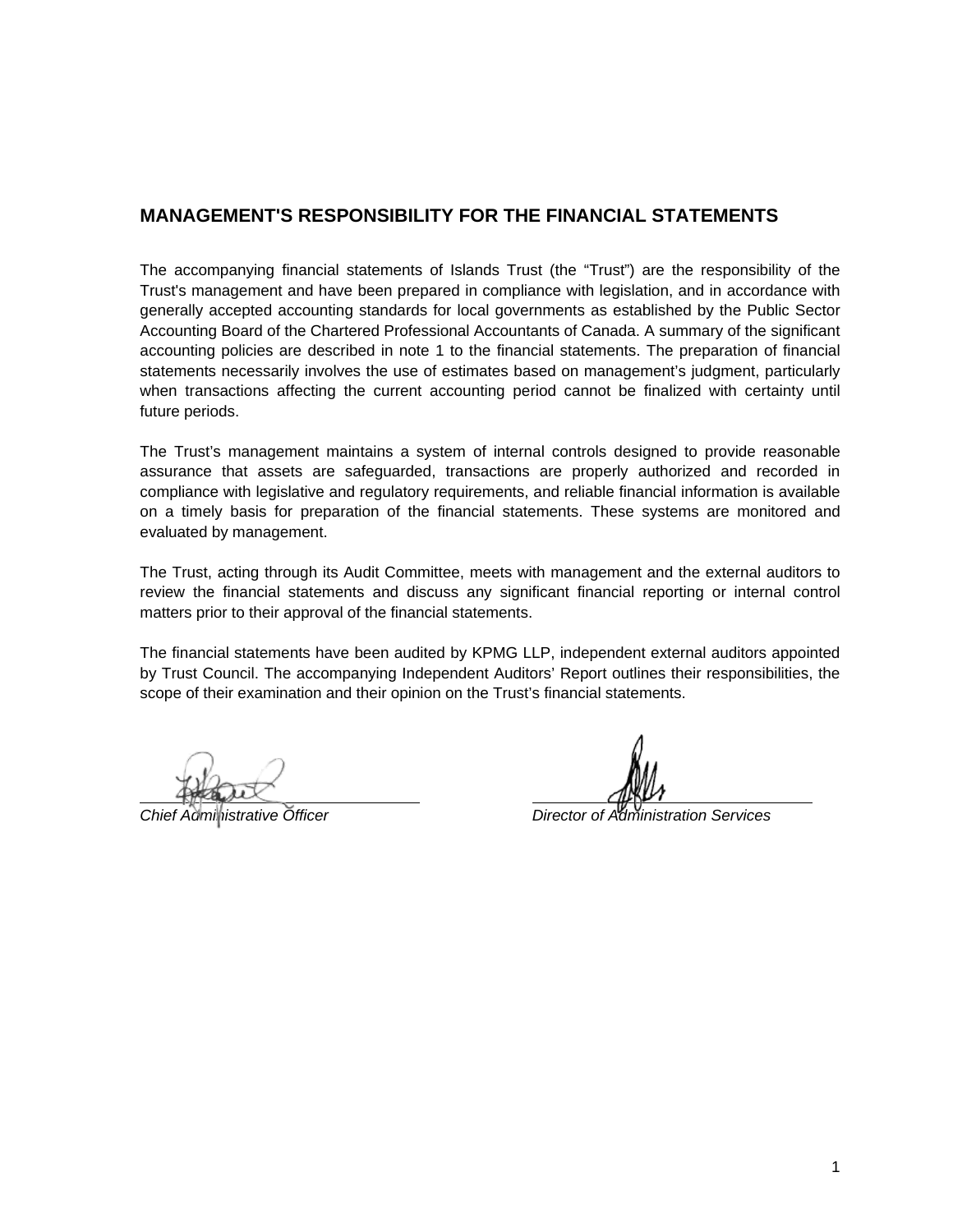

KPMG LLP St. Andrew's Square II 800-730 View Street Victoria BC V8W 3Y7 Canada Telephone 250-480-3500 Fax 250-480-3539

### **INDEPENDENT AUDITORS' REPORT**

To the Trustees of Islands Trust and the Minister of Municipal Affairs and Housing

### *Opinion*

We have audited the financial statements of Islands Trust which comprise:

- the statement of financial position as at March 31, 2020
- the statement of operations for the year then ended
- the statement of change in net financial assets for the year then ended
- the statement of cash flows for the year then ended
- and notes to the financial statements, including a summary of significant accounting policies

(hereinafter referred to as the "financial statements").

In our opinion, the accompanying financial statements present fairly, in all material respects, the financial position of Islands Trust as at March 31, 2020, and its results of operations, its changes in net financial assets and its cash flows for the year then ended in accordance with Canadian public sector accounting standards.

#### *Basis for Opinion*

We conducted our audit in accordance with Canadian generally accepted auditing standards. Our responsibilities under those standards are further described in the **"***Auditors' Responsibilities for the Audit of the Financial Statements***"** section of our auditors' report.

We are independent of the Entity in accordance with the ethical requirements that are relevant to our audit of the financial statements in Canada and we have fulfilled our other ethical responsibilities in accordance with these requirements.

We believe that the audit evidence we have obtained is sufficient and appropriate to provide a basis for our opinion.

### *Responsibilities of Management and Those Charged with Governance for the Financial Statements*

Management is responsible for the preparation and fair presentation of the financial statements in accordance with Canadian public sector accounting standards, and for such internal control as management determines is necessary to enable the preparation of financial statements that are free from material misstatement, whether due to fraud or error.

In preparing the financial statements, management is responsible for assessing Island Trust's ability to continue as a going concern, disclosing as applicable, matters related to going concern and using the going concern basis of accounting unless management either intends to liquidate Islands Trust or to cease operations, or has no realistic alternative but to do so.

Those charged with governance are responsible for overseeing Island Trust's financial reporting process.

KPMG LLP is a Canadian limited liability partnership and a member firm of the KPMG network of independent member firms affiliated with KPMG International Cooperative ("KPMG International"), a Swiss entity. KPMG Canada provides services to KPMG LLP.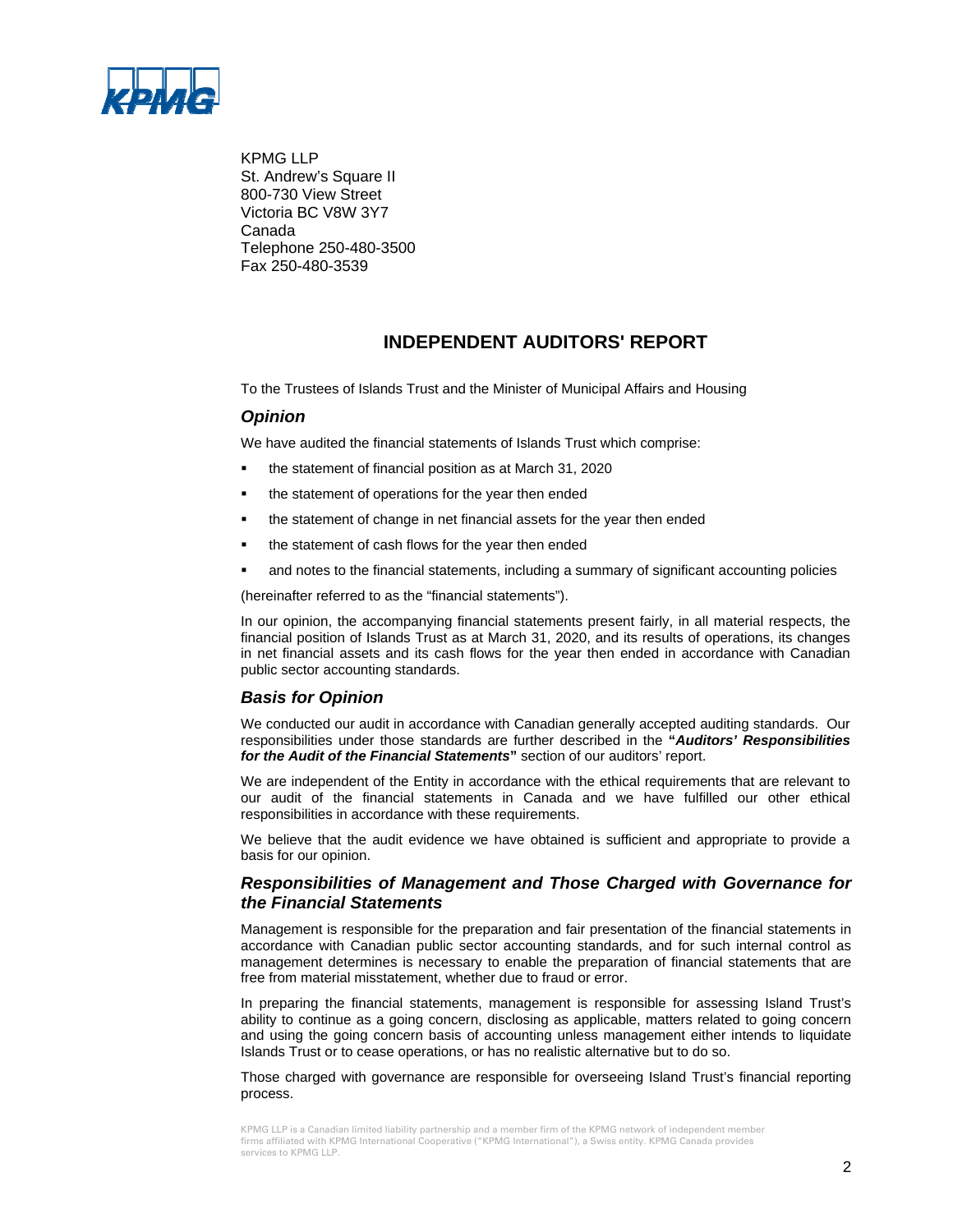

### *Auditors' Responsibilities for the Audit of the Financial Statements*

Our objectives are to obtain reasonable assurance about whether the financial statements as a whole are free from material misstatement, whether due to fraud or error, and to issue an auditors' report that includes our opinion.

Reasonable assurance is a high level of assurance, but is not a guarantee that an audit conducted in accordance with Canadian generally accepted auditing standards will always detect a material misstatement when it exists.

Misstatements can arise from fraud or error and are considered material if, individually or in the aggregate, they could reasonably be expected to influence the economic decisions of users taken on the basis of the financial statements.

As part of an audit in accordance with Canadian generally accepted auditing standards, we exercise professional judgment and maintain professional skepticism throughout the audit.

We also:

 Identify and assess the risks of material misstatement of the financial statements, whether due to fraud or error, design and perform audit procedures responsive to those risks, and obtain audit evidence that is sufficient and appropriate to provide a basis for our opinion.

The risk of not detecting a material misstatement resulting from fraud is higher than for one resulting from error, as fraud may involve collusion, forgery, intentional omissions, misrepresentations, or the override of internal control.

- Obtain an understanding of internal control relevant to the audit in order to design audit procedures that are appropriate in the circumstances, but not for the purpose of expressing an opinion on the effectiveness of Islands Trust's internal control.
- Evaluate the appropriateness of accounting policies used and the reasonableness of accounting estimates and related disclosures made by management.
- Conclude on the appropriateness of management's use of the going concern basis of accounting and, based on the audit evidence obtained, whether a material uncertainty exists related to events or conditions that may cast significant doubt on Island Trust's ability to continue as a going concern. If we conclude that a material uncertainty exists, we are required to draw attention in our auditors' report to the related disclosures in the financial statements or, if such disclosures are inadequate, to modify our opinion. Our conclusions are based on the audit evidence obtained up to the date of our auditors' report. However, future events or conditions may cause Islands Trust to cease to continue as a going concern.
- Evaluate the overall presentation, structure and content of the financial statements, including the disclosures, and whether the financial statements represent the underlying transactions and events in a manner that achieves fair presentation.
- Communicate with those charged with governance regarding, among other matters, the planned scope and timing of the audit and significant audit findings, including any significant deficiencies in internal control that we identify during our audit.

 $k$ *PMG*  $44$ 

Chartered Professional Accountants

Victoria, Canada June 17, 2020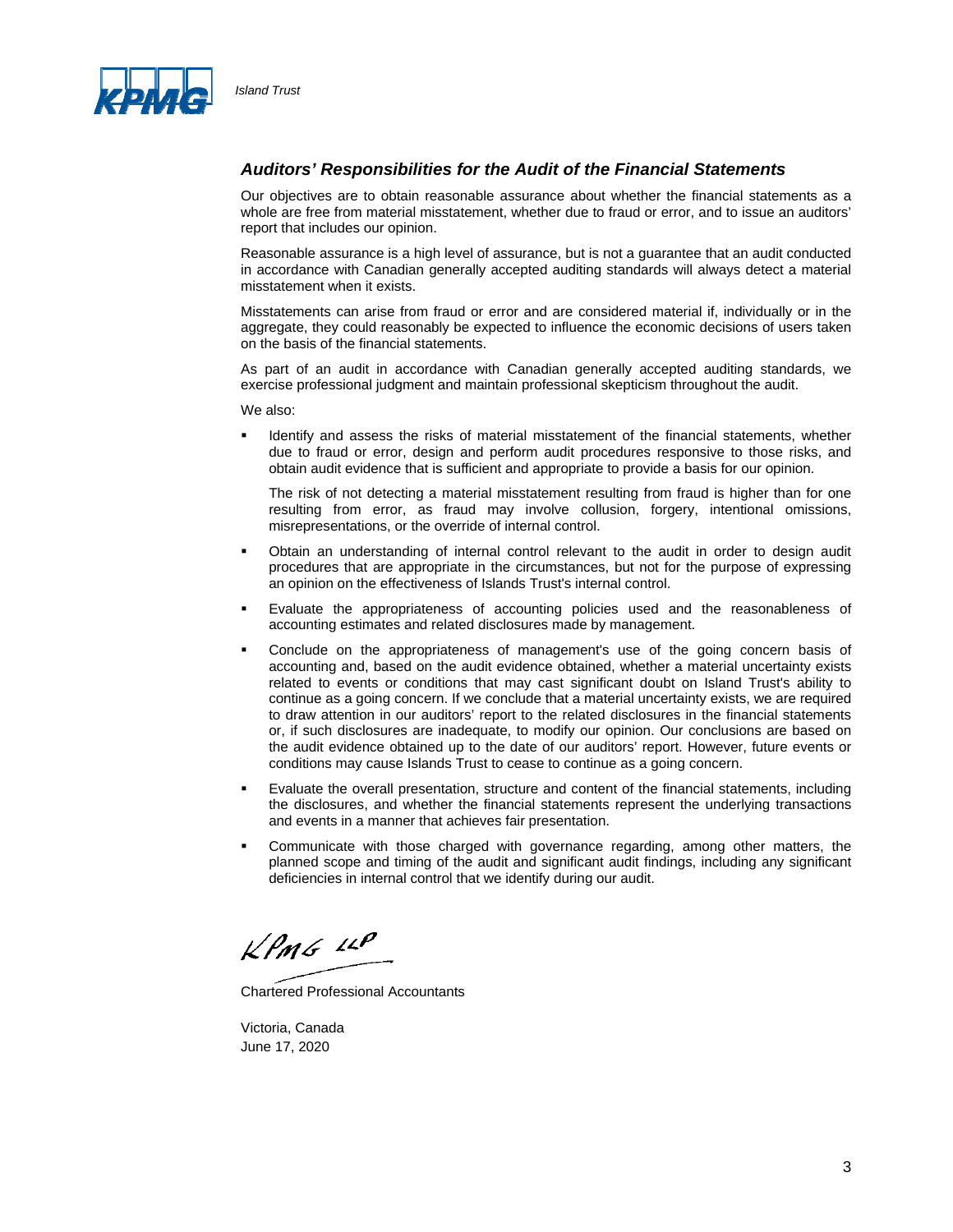Statement of Financial Position

March 31, 2020, with comparative information for 2019

|                                           | 2020            | 2019            |
|-------------------------------------------|-----------------|-----------------|
| <b>Financial assets:</b>                  |                 |                 |
| Cash and cash equivalents (note 2)        | 1,092,028<br>\$ | \$<br>1,473,052 |
| Accounts receivable                       | 243,553         | 64,636          |
| Investments (note 3)                      | 2,930,428       | 2,749,388       |
|                                           | 4,266,009       | 4,287,076       |
| Liabilities:                              |                 |                 |
| Accounts payable and accrued liabilities  | 447,260         | 465,834         |
| Wages and benefits payable                | 1,318,019       | 1,183,963       |
| Deferred revenue                          | 32,387          | 29,161          |
| Employee benefit obligations (note 4)     | 189,781         | 136,206         |
| Obligations under capital leases (note 5) | 43,727          | 60,670          |
| Cost recovery deposits (note 13(b))       | 4,029           | 27,177          |
|                                           | 2,035,203       | 1,903,011       |
| Net financial assets                      | 2,230,806       | 2,384,065       |
| <b>Non-financial assets:</b>              |                 |                 |
| Tangible capital assets (note 6)          | 501,281         | 388,159         |
| Prepaid expenses                          | 150,836         | 99,046          |
|                                           | 652,117         | 487,205         |
| Commitments (note 11)                     |                 |                 |
| Contingent liabilities (note 12)          |                 |                 |
| Subsequent event (note 14)                |                 |                 |
| <b>Accumulated surplus (note 7)</b>       | \$<br>2,882,923 | \$<br>2,871,270 |

The accompanying notes are an integral part of these financial statements.

Approved by the Trust Council:

ر Um

Trustee

 $T$ rustee  $T$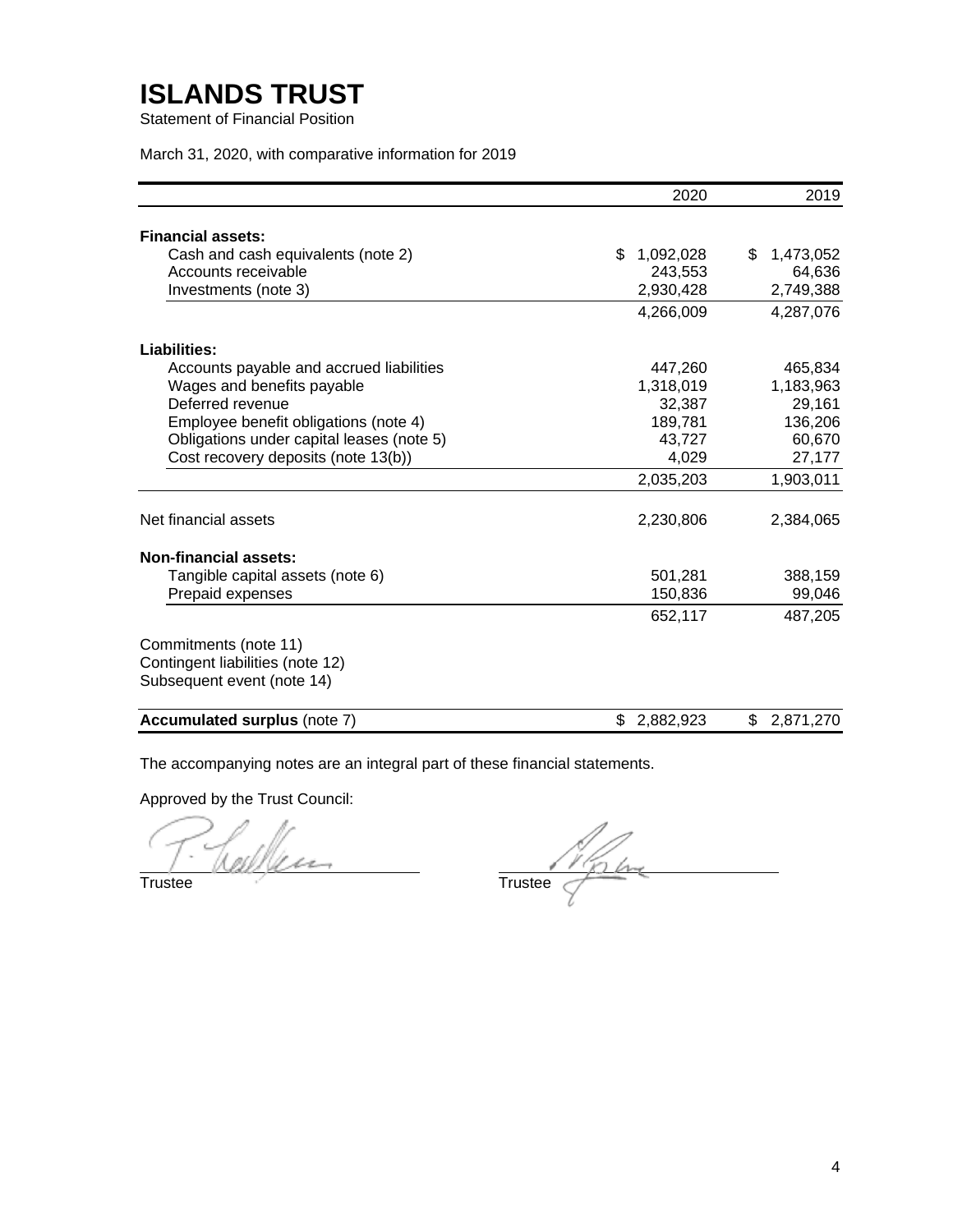Statement of Operations

Year ended March 31, 2020, with comparative information for 2019

|                                                            | <b>Budget</b>   | 2020            | 2019            |
|------------------------------------------------------------|-----------------|-----------------|-----------------|
|                                                            | (note 9)        |                 |                 |
| Revenue:                                                   |                 |                 |                 |
| Property tax - general<br>Property tax levy - Bowen Island | 6,696,752<br>\$ | 6,696,752<br>\$ | 6,501,701<br>\$ |
| municipality                                               | 329,634         | 329,634         | 293,933         |
| Property tax - special requisition                         | 98,500          | 98,500          | 98,500          |
| Government transfers (note 8)                              | 180,000         | 193,201         | 191,946         |
| Fees and sales                                             | 160,000         | 102,051         | 166,154         |
| Interest income                                            | 80,000          | 102,281         | 104,384         |
| Other income                                               | 164,000         | 161,853         | 5,074           |
| Total revenue                                              | 7,708,886       | 7,684,272       | 7,361,692       |
| Expenses (note 10):                                        |                 |                 |                 |
| Council services                                           | 1,305,831       | 1,217,690       | 1,357,324       |
| Local trust committee services                             | 5,764,048       | 5,691,915       | 5,313,437       |
| Trust conservancy services (note 13)                       | 870,007         | 763,014         | 669,084         |
| Total expenses                                             | 7,939,886       | 7,672,619       | 7,339,845       |
| Annual surplus (deficit)                                   | (231,000)       | 11,653          | 21,847          |
| Accumulated surplus, beginning of year                     | 2,871,270       | 2,871,270       | 2,849,423       |
| Accumulated surplus, end of year                           | \$<br>2,640,270 | \$<br>2,882,923 | \$<br>2,871,270 |

The accompanying notes are an integral part of these financial statements.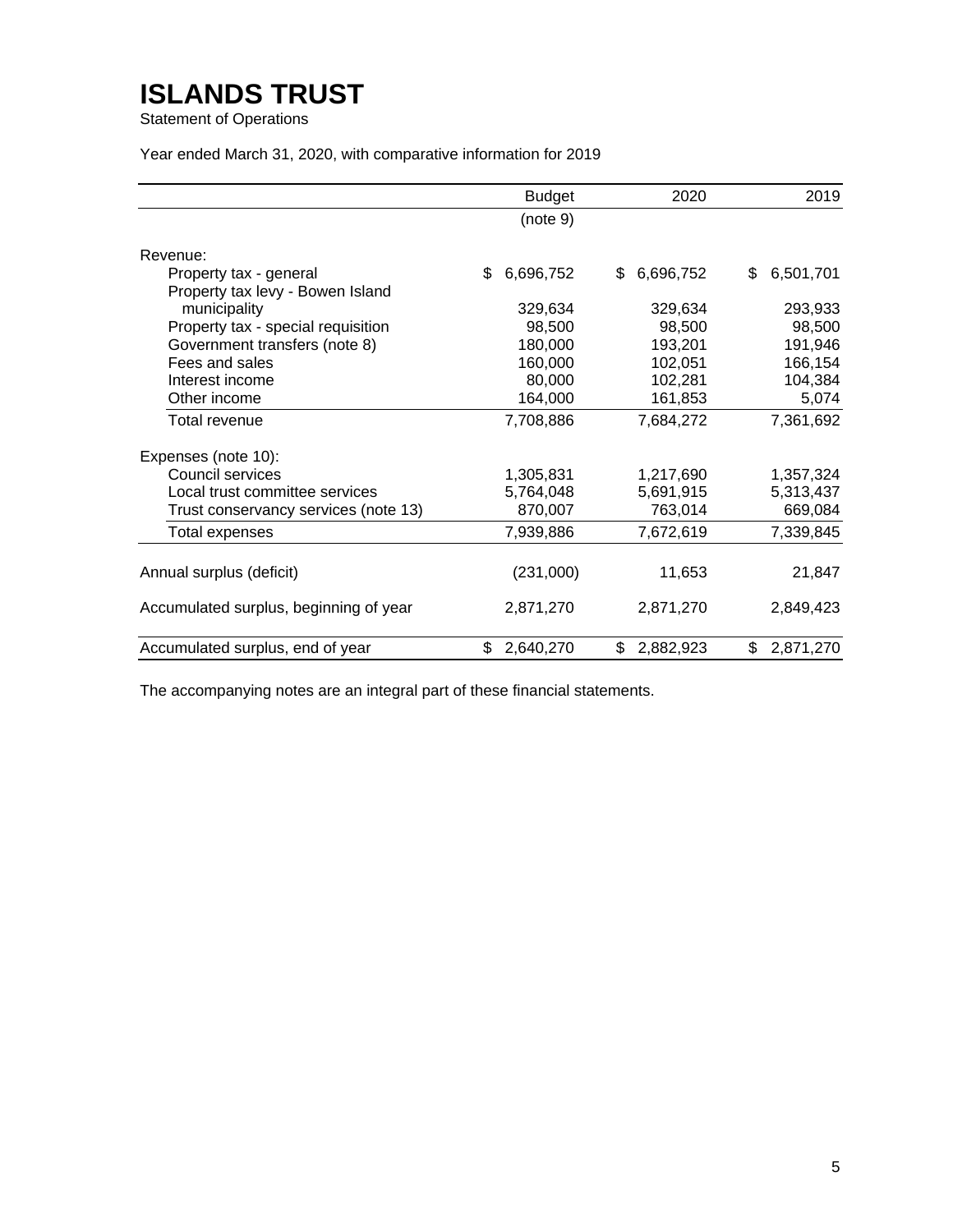Statement of Change in Net Financial Assets

Year ended March 31, 2020, with comparative information for 2019

|                                                                                                                                                     |    | <b>Budget</b>       | 2020                                        | 2019                                |
|-----------------------------------------------------------------------------------------------------------------------------------------------------|----|---------------------|---------------------------------------------|-------------------------------------|
|                                                                                                                                                     |    | (note 9)            |                                             |                                     |
| Annual surplus (deficit)<br>Acquisition of tangible capital assets<br>Amortization of tangible capital assets<br>Loss on disposal of capital assets | \$ | (231,000)<br>75,000 | \$<br>11,653<br>(288,451)<br>174,759<br>570 | \$<br>21,847<br>(264,055)<br>79,979 |
|                                                                                                                                                     |    | (156,000)           | (101, 469)                                  | (162, 229)                          |
| Acquisition of prepaid expenses                                                                                                                     |    |                     | (51, 790)                                   | 11,680                              |
| Change in net financial assets                                                                                                                      |    | (156,000)           | (153, 259)                                  | (150, 549)                          |
| Net financial assets, beginning of year                                                                                                             |    | 2,384,065           | 2,384,065                                   | 2,534,614                           |
| Net financial assets, end of year                                                                                                                   | S  | 2,228,065           | \$<br>2,230,806                             | \$<br>2,384,065                     |

The accompanying notes are an integral part of these financial statements.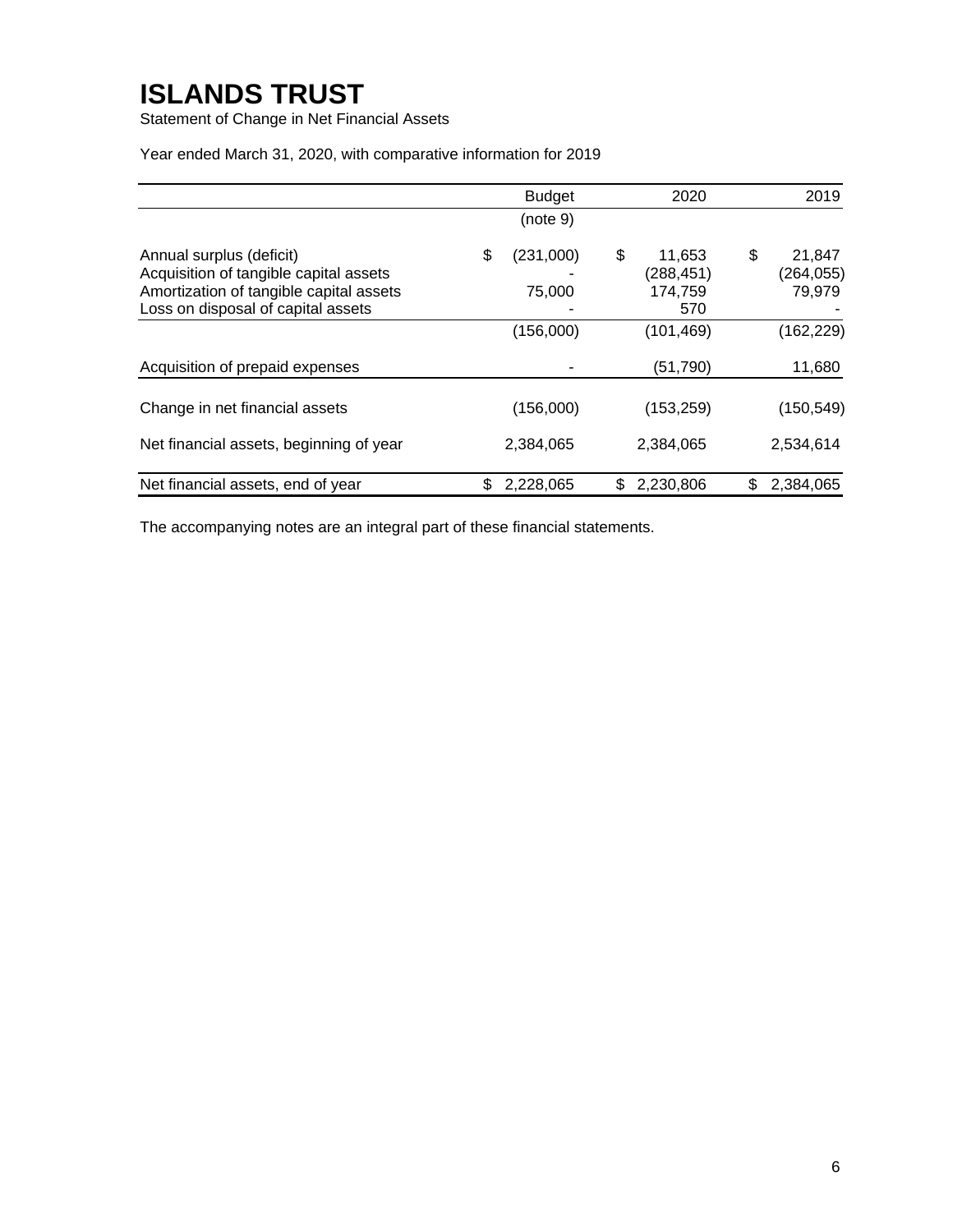Statement of Cash Flows

Year ended March 31, 2020, with comparative information for 2019

|                                                        | 2020            | 2019            |
|--------------------------------------------------------|-----------------|-----------------|
| Cash provided by (used in):                            |                 |                 |
| <b>Operating activities:</b>                           |                 |                 |
| Annual surplus                                         | \$<br>11,653    | \$<br>21,847    |
| Items not involving cash:                              |                 |                 |
| Amortization of tangible capital assets                | 174,759         | 79,979          |
| Loss on disposal of tangible capital assets            | 570             |                 |
| Changes in non-cash operating assets and liabilities:  |                 |                 |
| Accounts receivable                                    | (178, 917)      | (10, 719)       |
| Wages and benefits payable                             | 134,056         | 29,179          |
| Accounts payable and accrued liabilities               | (18, 574)       | (17, 620)       |
| Deferred revenue                                       | 3,226           | (8,330)         |
| Employee benefit obligations                           | 53,575          | 17,066          |
| Cost recovery deposits                                 | (23, 148)       | 4,198           |
| Prepaid expenses                                       | (51, 790)       | 11,680          |
| Net change in cash from operating activities           | 105,410         | 127,280         |
| <b>Capital activities:</b>                             |                 |                 |
| Acquisition of tangible capital assets                 | (288, 451)      | (264, 055)      |
| <b>Investing activities:</b>                           |                 |                 |
| Redemption of (investment in) investments              | (181, 040)      | 780,624         |
| <b>Financing activities:</b>                           |                 |                 |
| Principal payments on obligations under capital leases | (16, 943)       | (17, 639)       |
| Change in cash and cash equivalents                    | (381, 024)      | 626,210         |
| Cash and cash equivalents, beginning of year           | 1,473,052       | 846,842         |
| Cash and cash equivalents, end of year                 | \$<br>1,092,028 | \$<br>1,473,052 |
|                                                        |                 |                 |
| Supplemental cash flow information:                    |                 |                 |
| Assets acquired under capital lease                    | \$              | \$              |

The accompanying notes are an integral part of these financial statements.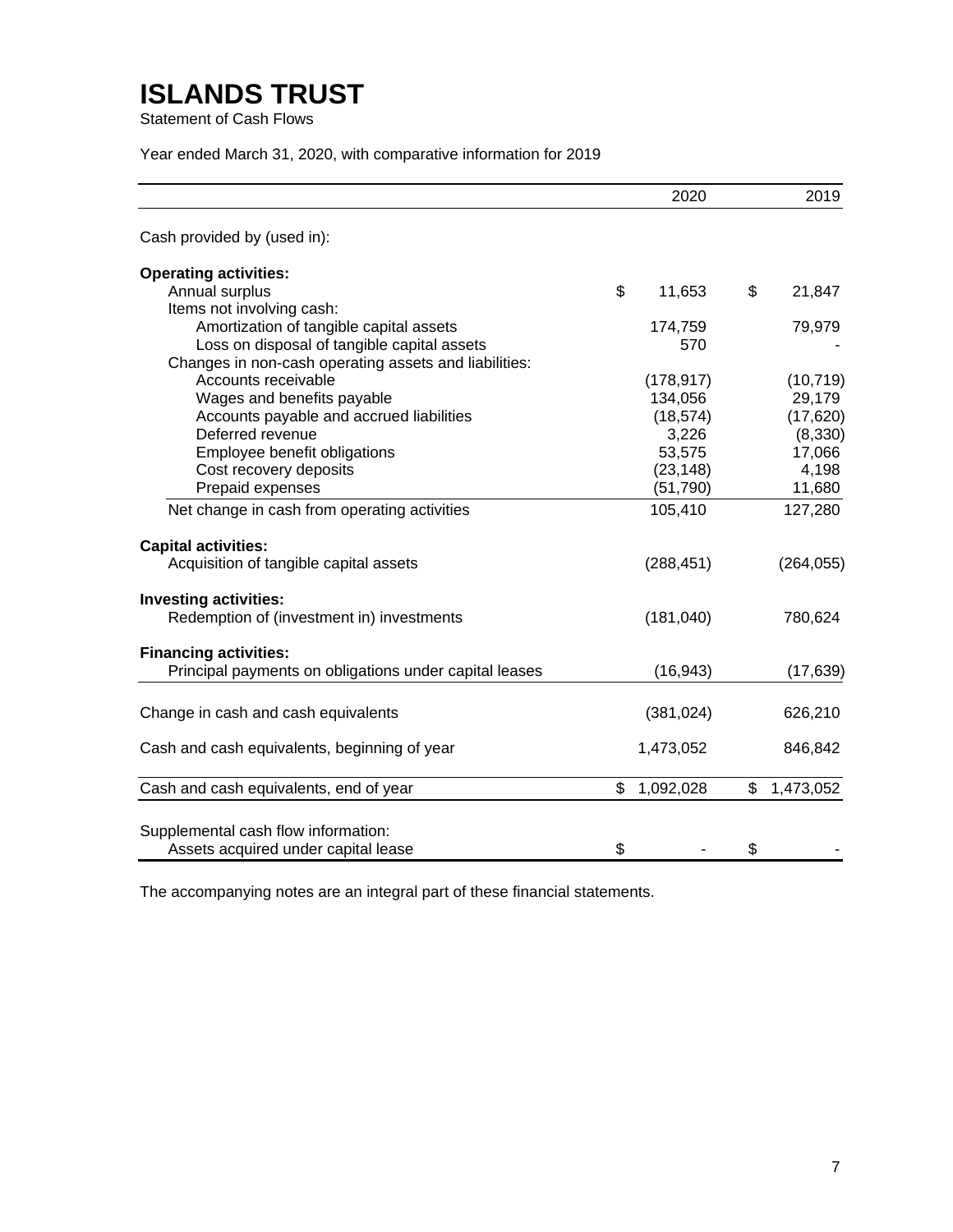Notes to Financial Statements

Year ended March 31, 2020

Islands Trust (the "Trust") is incorporated under the Islands Trust Act of British Columbia (as amended). The objectives of the Trust are to preserve and protect the Trust area and its unique amenities and environment for the benefit of the residents of the Trust area and of the Province generally.

### **1. Significant accounting policies:**

The financial statements of Islands Trust are prepared by management in accordance with Canadian public sector accounting principles for local governments as recommended by the Public Sector Accounting Board ("PSAB") of the Chartered Professional Accountants of Canada. Significant accounting policies adopted by the Trust are as follows:

(a) Reporting entity:

The financial statements include a combination of all the assets, liabilities, revenues, expenses, and changes in fund balances and in financial position of the trust council and the local trust committees.

The Trust occasionally conducts work on behalf of development applicants on a cost-recovery basis. These trust activities are not included in the financial statements.

(*i*) Consolidated entities:

The Trust does not control any significant external entities and accordingly no entities have been consolidated with the financial statements.

(*ii*) Funds held in trust:

The Trust administers operations of The Islands Trust Conservancy. The annual expenses of The Islands Trust Conservancy are reported by the Trust in accordance with The Islands Trust Act (note 13).

(b) Basis of accounting:

The Trust follows the accrual method of accounting for revenues and expenses. Revenues are normally recognized in the year in which they are earned and measurable. Expenses are recognized as they are incurred and measurable as a result of receipt of goods or services and/or the creation of a legal obligation to pay.

(c) Revenue recognition:

Government transfers are recognized in the financial statements as revenues in the period in which events giving rise to the transfer occur, providing the transfers are authorized, any eligibility criteria have been met, and reasonable estimates of the amounts can be made, except when and to the extent that the transfer gives rise to an obligation that meets the definition of a liability under section PS 3200 of public sector accounting standards.

Revenue unearned in the current period is recorded as deposits or deferred revenue.

Tax revenue is recognized on an accrual basis.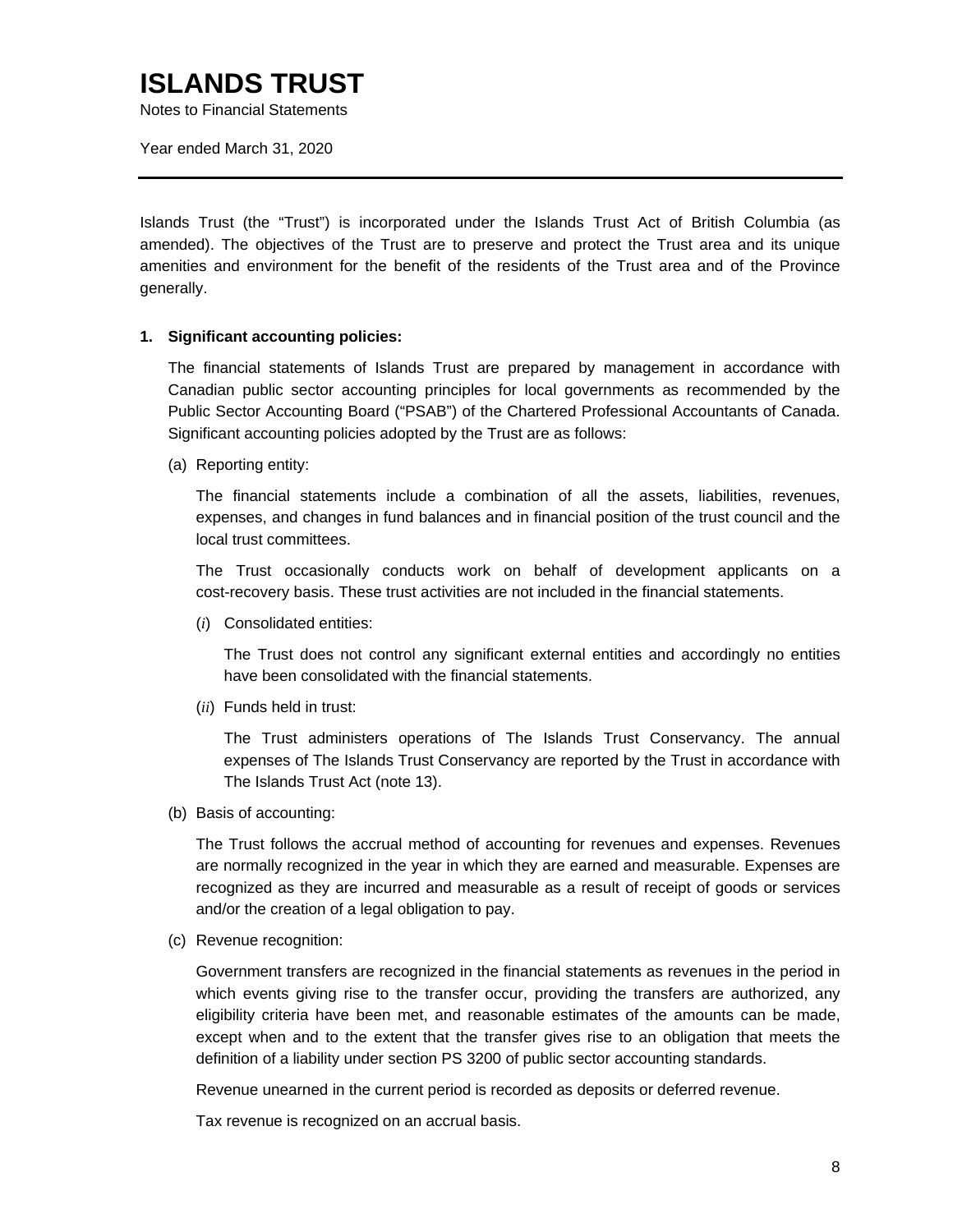Year ended March 31, 2020

### **1. Significant accounting policies (continued):**

(d) Cash and cash equivalents:

Cash and cash equivalents include short-term highly liquid investments with a term to maturity of 90 days or less at acquisition.

(e) Investment income:

Investment income is reported as revenue in the period earned. When required by the funding government or related Act, investment income earned on restricted funds is added to the investment and forms part of the deferred revenue balance.

(f) Employee future benefits:

The Trust and its employees make contributions to the Public Service Pension Plan, which provides benefits directly to employees upon retirement. These contributions are expensed as incurred.

A gratuity is also available to employees upon retirement. The cost of this benefit is paid by the Public Service Pension Plan.

(g) Liability for contaminated sites:

A liability for contaminated sites is recognized when a site is not in productive use and the following criteria are met:

- (*i*) an environmental standard exists;
- (*ii*) contamination exceeds the environmental standard;
- (*iii*) the Trust is directly responsible or accepts responsibility
- (*iv*) it is expected that future economic benefits will be given up; and
- (*v*) a reasonable estimate of the amount can be made.

The liability is recognized as management's estimate of the cost of post-remediation including operation, maintenance and monitoring that are an integral part of the remediation strategy for a contaminated site.

(h) Non-financial assets:

Non-financial assets are not available to discharge existing liabilities and are held for use in the provision of services. They have useful lives extending beyond the current year and are not intended for sale in the ordinary course of operations.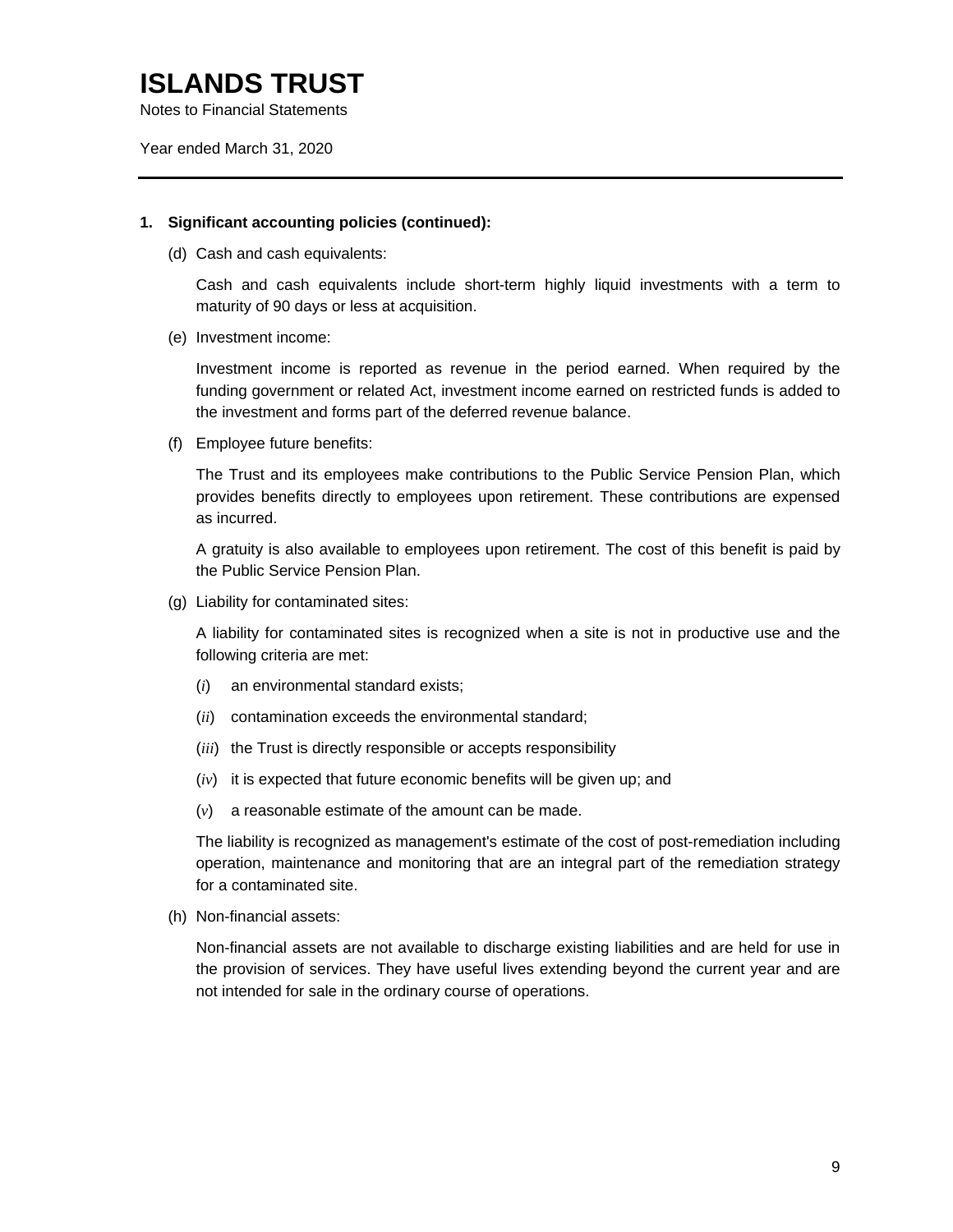Notes to Financial Statements

Year ended March 31, 2020

### **1. Significant accounting policies (continued):**

- (h) Non-financial assets (continued):
	- (*i*) Tangible capital assets:

Tangible capital assets are recorded at cost which includes amounts that are directly attributable to acquisition, construction, development or betterment of the asset. The cost, less residual value, of the tangible capital assets, excluding land, are amortized on a straight line basis over their estimated useful lives as follows:

| Asset                                | Useful life - years                                      |
|--------------------------------------|----------------------------------------------------------|
| Furniture and equipment<br>Computers |                                                          |
| Leasehold improvements               | lesser of remaining term<br>of the lease and useful life |

Amortization is charged annually, including in the year of acquisition and disposal. Assets under construction are not amortized until the asset is available for productive use.

Tangible capital assets are written down when conditions indicate that they no longer contribute to the Trust's ability to provide goods and services, or when the value of future economic benefits associated with the asset are less than the book value of the asset.

The Islands Trust is fortunate to have, and to be mandated to protect, many natural assets in the Trust Area that reduce the need for engineered infrastructure that might otherwise be required by other government agencies to provide various services to the islands. This includes island aquifers (water storage and filtration); streams, ditches and wetlands (rain water management); forests (carbon sequestration); and foreshore areas (natural seawalls). Canadian public sector accounting standards do not provide for the valuation and recording of such assets in the financial statements. As such, these natural assets are not reported in these financial statements. Nevertheless, the Trust acknowledges the importance of these assets and the need to manage them in conjunction with engineered infrastructure that is managed by other government agencies.

(*ii*) Contributions of tangible capital assets:

Tangible capital assets received as contributions are recorded at their fair value at the date of receipt and also are recorded as revenue.

(*iii*) Works of art and historical treasures:

Works of art and historical treasures are not recorded as assets in these financial statements.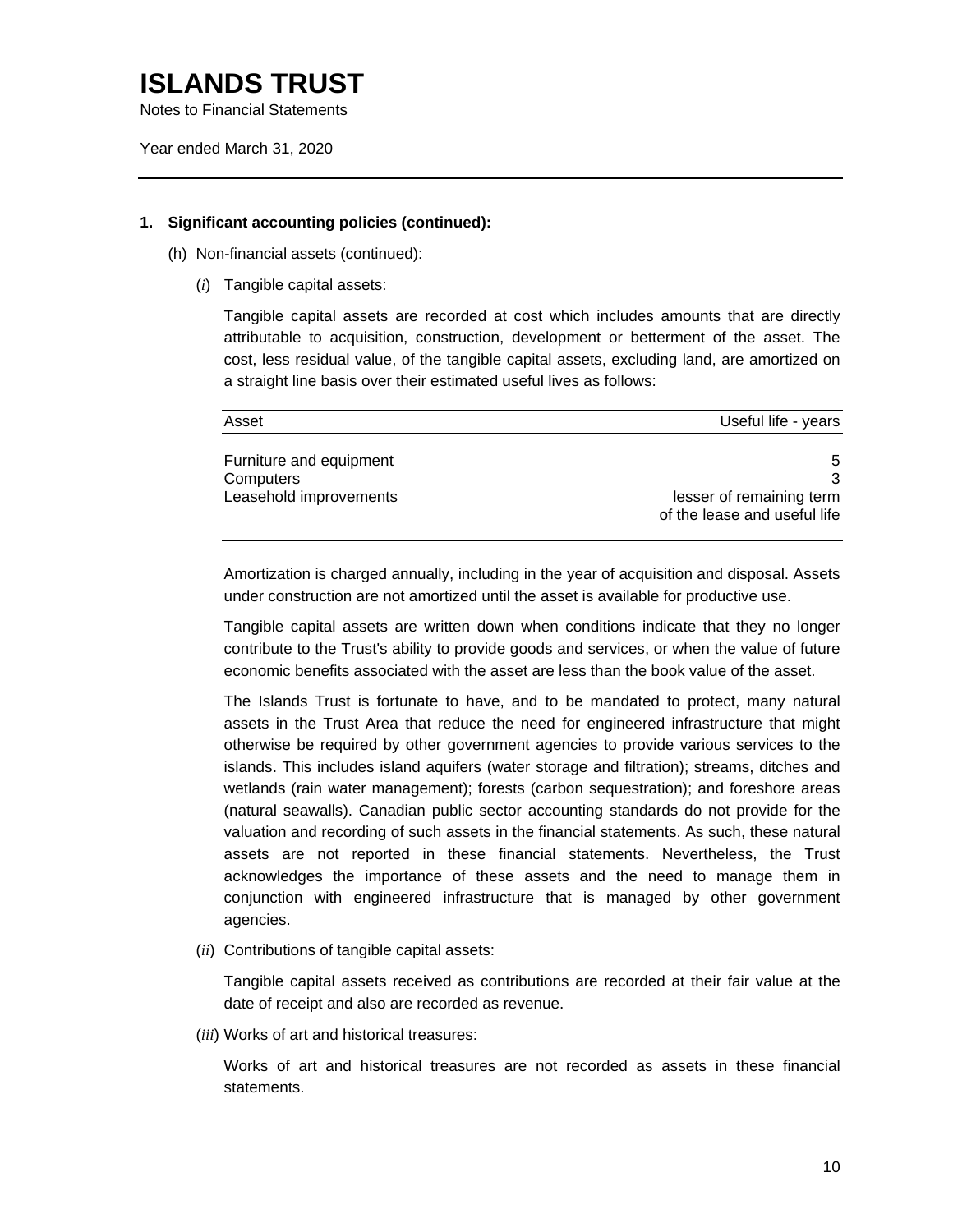Year ended March 31, 2020

### **1. Significant accounting policies (continued):**

- (h) Non-financial assets (continued):
	- (*iv*) Interest capitalization:

The Trust does not capitalize interest costs associated with the acquisition or construction of a tangible capital asset.

(*v*) Leased tangible capital assets:

Leases which transfer substantially all of the benefits and risks incidental to ownership of property are accounted for as leased tangible capital assets. All other leases are accounted for as operating leases and the related payments are charged to expenses as incurred.

(i) Use of estimates:

The preparation of financial statements in conformity with Canadian public sector accounting standards requires management to make estimates and assumptions that affect the reported amounts of assets and liabilities, and disclosure of contingent assets and liabilities at the date of the financial statements, and the reported amounts of revenues and expenses during the period. Significant estimates include assumptions used in estimating provisions for accrued liabilities. Actual results could differ from these estimates.

### **2. Cash and cash equivalents:**

|                       | 2020        | 2019        |
|-----------------------|-------------|-------------|
| Bank account balances | \$1,092,028 | \$1,473,052 |

#### **3. Investments:**

Investments consist of guaranteed investment certificates with a cost plus accrued interest that approximates market value. The stated interest rates is 2.16% and the maturity dates range from April 2020 to August 2020.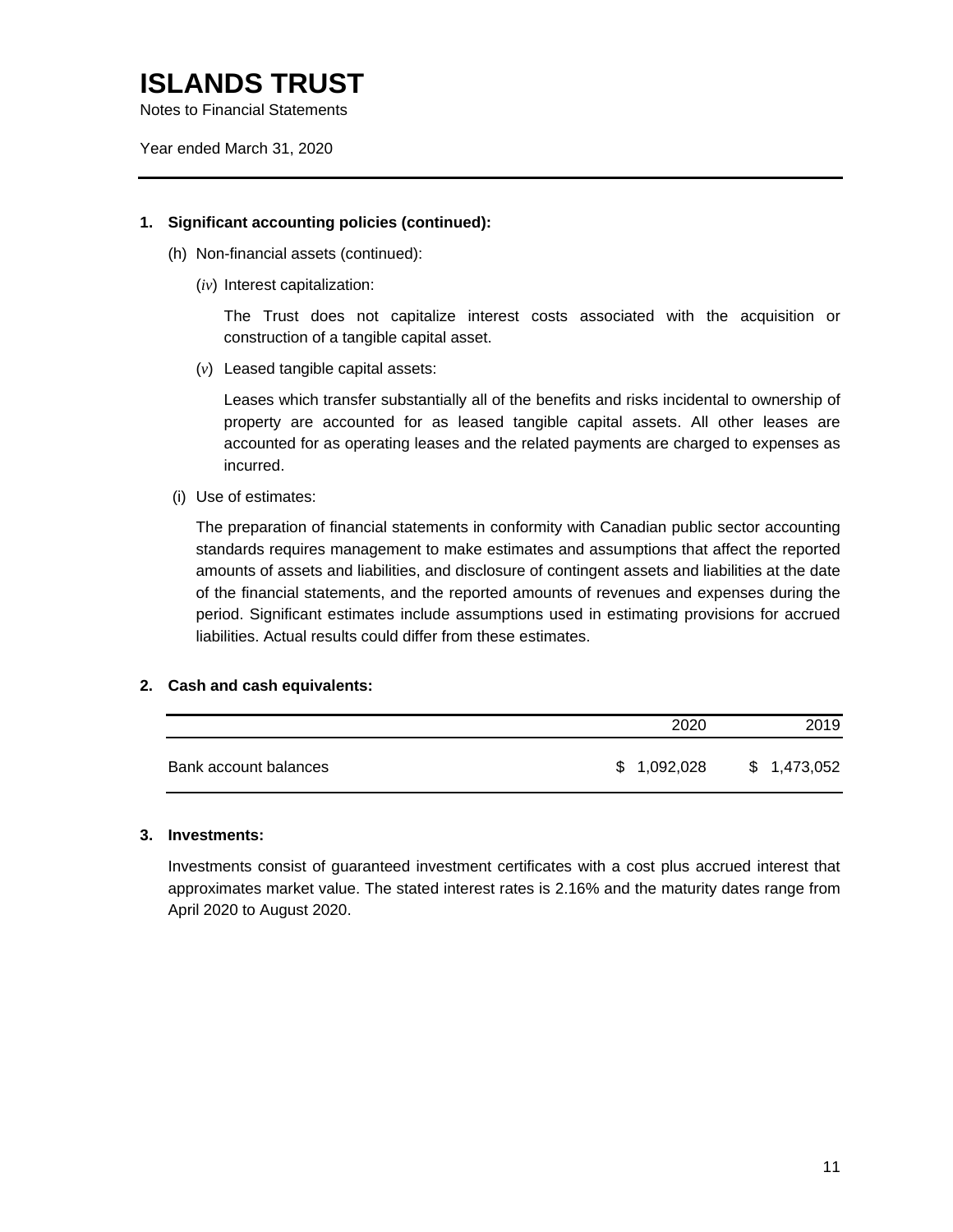Notes to Financial Statements

Year ended March 31, 2020

### **4. Employee benefit obligations:**

|                                       | 2020                    | 2019              |
|---------------------------------------|-------------------------|-------------------|
| Vacation pay<br>Compensatory time off | \$<br>154,612<br>35,169 | 109,174<br>27,032 |
|                                       | 189,781                 | 136,206           |

Vacation pay and compensatory time off represent the liability for accumulated banks for draw down at future dates and/or for payout on approved retirement, or upon termination or death.

### Other pension plans:

The Trust and its employees contribute to the Public Service Pension Plan (a jointly trusteed pension plan). The Public Service Pension Board of Trustees, representing plan members and employers, is responsible for administering the plan, including investment of assets and administration of benefits. The plan is a multi-employer defined benefit pension plan. Basic pension benefits are based on a formula. As at March 31, 2019, the plan has about 64,000 active members and approximately 50,000 retired members.

Every three years, an actuarial valuation is performed to assess the financial position of the plan and adequacy of plan funding. The actuary determines an appropriate combined employer and member contribution rate to fund the plan. The actuary's calculated contribution rate is based on the entry-age normal cost method, which produces the long-term rate of member and employer contributions sufficient to provide benefits for average future entrants to the plan. This rate is then adjusted to the extent there is amortization of any funding deficit.

The latest actuarial valuation as at March 31, 2017, indicated a funding surplus of \$1,896 million for basic pension benefits on a going concern basis. The next valuation will be as at March 31, 2020, with results available in early 2021. Employers participating in the plan record their pension expense as the amount of employer contributions made during the fiscal year (defined contribution pension plan accounting). This is because the plan records accrued liabilities and accrued assets for the plan in aggregate, resulting in no consistent and reliable basis for allocating the obligation, assets and cost to individual employers participating in the plan.

The Trust paid \$339,085 (2019 - \$314,456) for employer contributions to the plan in fiscal 2020.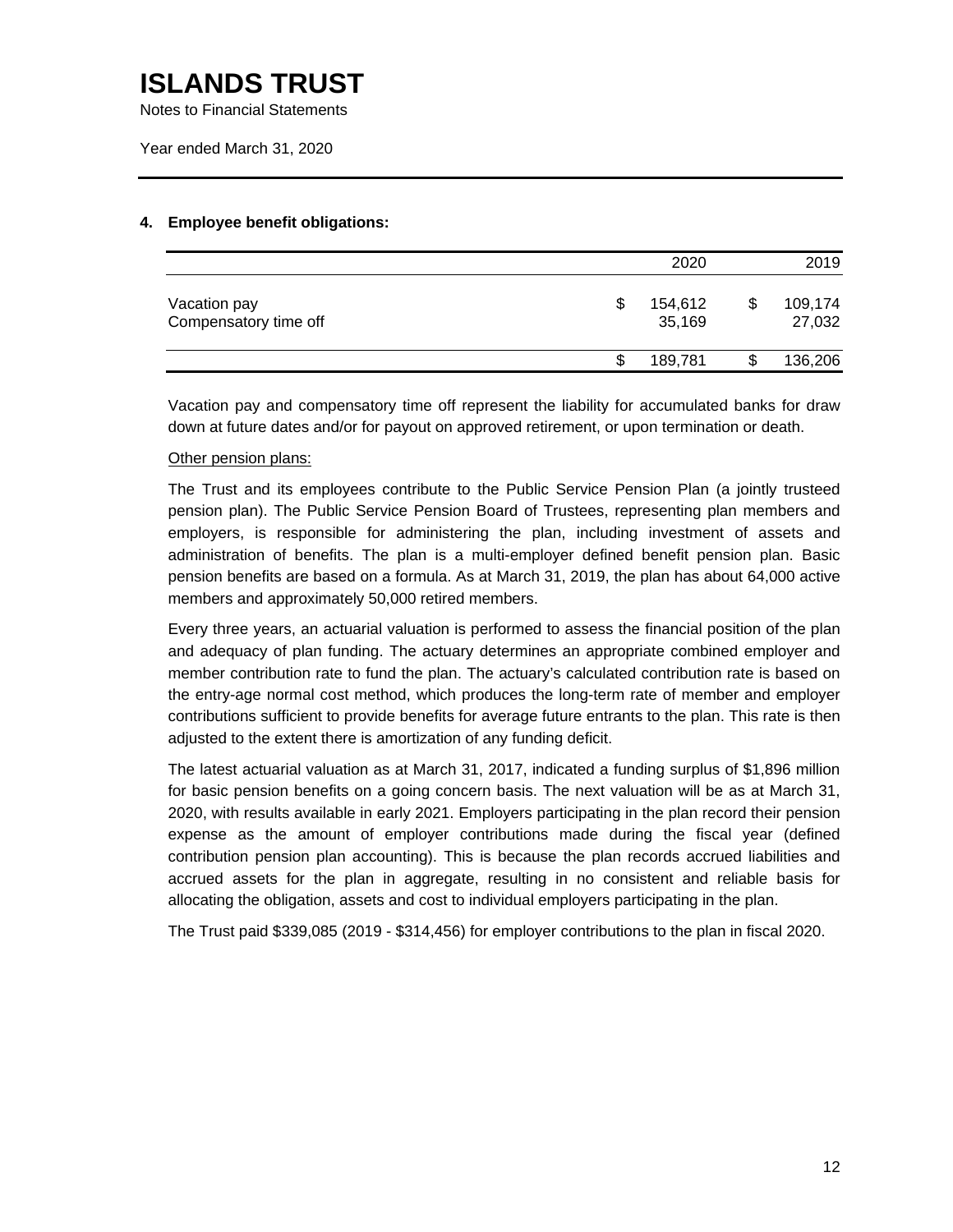Notes to Financial Statements

#### **5. Obligations under capital leases:**

The amounts due for obligations under capital leases are as follows:

| 2021<br>2022<br>2023<br>2024<br>2025 and thereafter                                                       | \$ | 18,169<br>14,391<br>14,391<br>3,111 |
|-----------------------------------------------------------------------------------------------------------|----|-------------------------------------|
| Total minimum lease payments<br>Less amounts representing interest (at rates ranging from 4.70% to 5.20%) |    | 50,062<br>6,335                     |
| Present value of net minimum capital lease payments                                                       | S  | 43.727                              |

Interest of \$2,367 (2019 - \$2,367) relating to capital lease obligations has been included in expenses on the statement of operations.

### **6. Tangible capital assets:**

|                                                                                                 | Denman<br><b>Island Site</b> | Furniture<br>and<br>equipment | Computers                             | Leasehold<br>improvements            | Total<br>2020                          | Total<br>2019                         |
|-------------------------------------------------------------------------------------------------|------------------------------|-------------------------------|---------------------------------------|--------------------------------------|----------------------------------------|---------------------------------------|
| Cost:<br>Balance, beginning of year<br>Additions<br><b>Disposals</b>                            | 10,000<br>\$.                | 210.367<br>\$.<br>39,185      | 223.592<br>\$.<br>69.147<br>(25, 935) | 207.891<br>\$.<br>180.119<br>(1,035) | \$.<br>651.850<br>288.451<br>(26, 970) | 712.505<br>S<br>264.055<br>(324, 710) |
| Balance, end of year                                                                            | 10.000                       | 249,552                       | 266,804                               | 386.975                              | 913,331                                | 651,850                               |
| <b>Accumulated amortization:</b><br>Balance, beginning of year<br>Additions<br><b>Disposals</b> | 10,000                       | 110.192<br>37.476             | 136.246<br>68.175<br>(25, 935)        | 7.253<br>69,108<br>(465)             | 263.691<br>174.759<br>(26, 400)        | 508,422<br>79.979<br>(324,710)        |
| Balance, end of year                                                                            | 10,000                       | 147,668                       | 178,486                               | 75,896                               | 412,050                                | 263,691                               |
| Net book value, end of year                                                                     | \$                           | \$<br>101.884                 | \$<br>88,318                          | \$<br>311.079                        | \$<br>501,281                          | \$<br>388,159                         |

Contributed tangible capital assets:

There were no contributed assets received during 2020 or 2019.

In fiscal 1994, the Denman Island Ratepayers' Association donated \$10,000 which was used by the Trust to purchase the Denman Island Old School Site from School District #71. The Trust agreed to facilitate the sale of the school site between School District #71 and the Ratepayers' Association and to hold title to the property on behalf of the community. The Denman Island Ratepayers' Association has leased the building on the site from the Trust for 99 years for a total fee of \$10.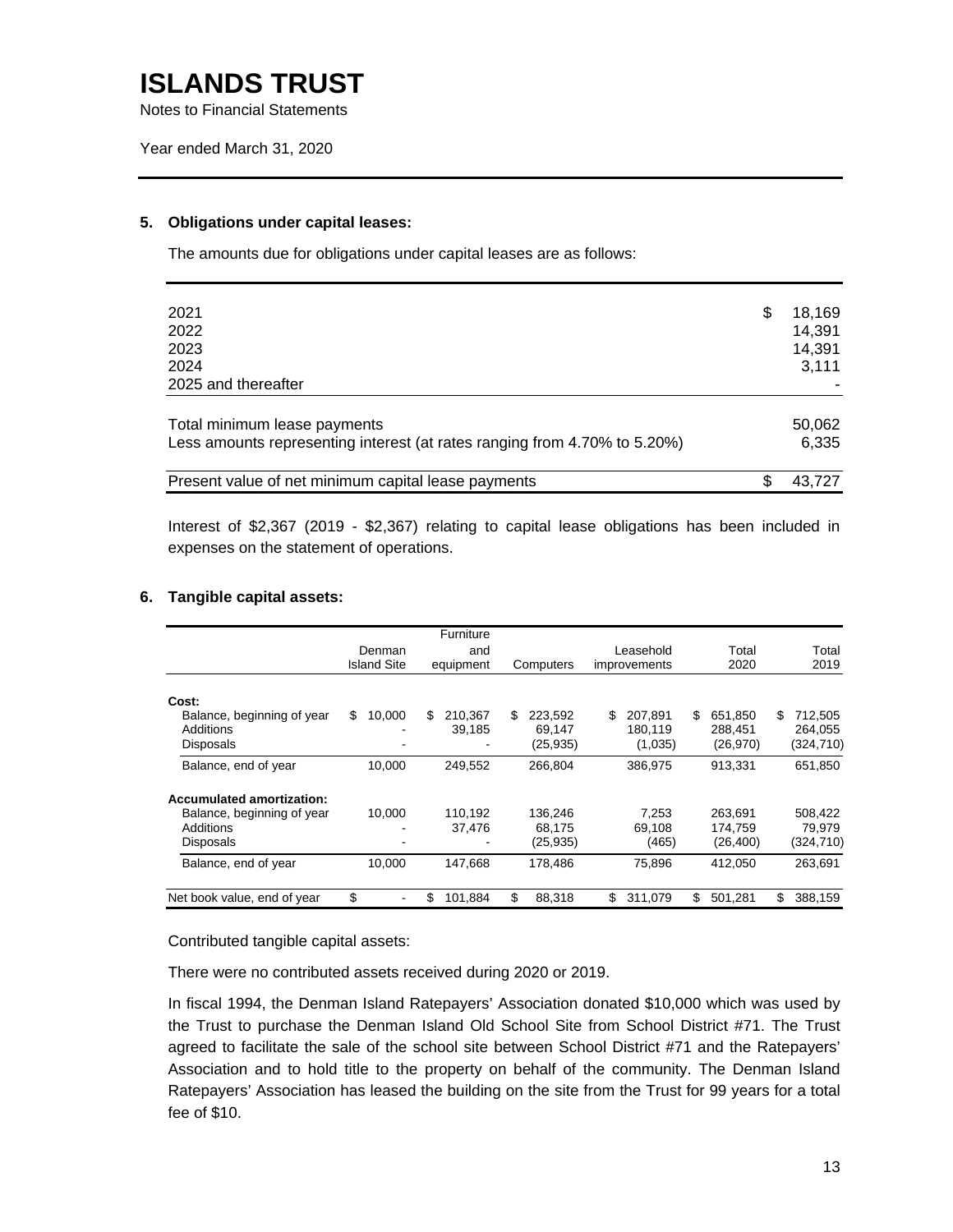### **6. Tangible capital assets (continued):**

Included in tangible capital assets is assets under capital leases with a net book value of \$43,712 (2019 - \$60,670).

### **7. Accumulated surplus:**

Accumulated surplus consists of:

|                                                                                                                                                             | 2020                                           | 2019                                     |
|-------------------------------------------------------------------------------------------------------------------------------------------------------------|------------------------------------------------|------------------------------------------|
| Invested in tangible capital assets<br>General Revenue Fund<br>Local Trust Committee Project Specific Reserve Fund<br>Special property tax requisition fund | 457.554<br>S<br>2,218,831<br>121,272<br>85.266 | 327.490<br>2,477,152<br>42,287<br>24.341 |
|                                                                                                                                                             | 2.882.923                                      | 2,871,270                                |

### **8. Government transfers:**

Government transfers recorded as revenue on the statement of operations are comprised of:

|                                                                                                               |    | 2020                               | 2019                      |
|---------------------------------------------------------------------------------------------------------------|----|------------------------------------|---------------------------|
| Provincial operating grant<br>Salt Spring Island Water Protection Project<br><b>Transport Canada</b><br>Other | \$ | 180,000<br>7,672<br>2,772<br>2.757 | 180,000<br>8,329<br>3,617 |
|                                                                                                               | S. | 193.201                            | 191,946                   |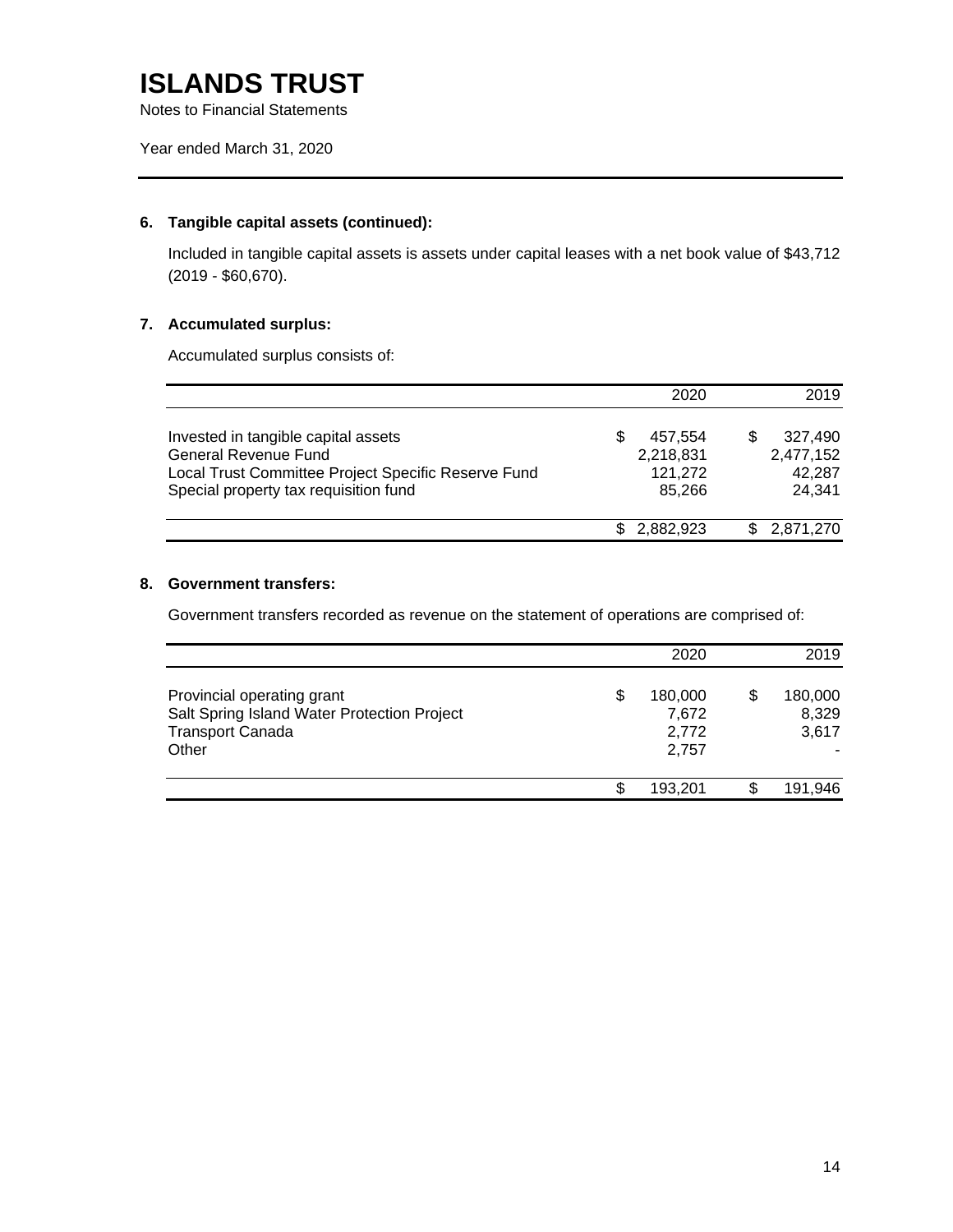Notes to Financial Statements

Year ended March 31, 2020

### **9. Budget data:**

The budget data presented in these financial statements is based upon the 2020 operating budget approved by Trust Council on March 14, 2019. The following reconciles the approved budget to the budget figures reported in these financial statements.

|                                 | Budget amount   |
|---------------------------------|-----------------|
| Operating budget:               |                 |
| Revenue                         | 7,864,886<br>S  |
| Less appropriation from surplus | (156,000)       |
|                                 | 7,708,886       |
| Expenses                        | 7,864,886       |
| Plus amortization expense       | 75,000          |
|                                 | 7,939,886       |
| Annual deficit                  | \$<br>(231,000) |

### **10. Classification of expenses by object:**

|                                    | 2020            | 2019           |
|------------------------------------|-----------------|----------------|
| Staff salaries and benefits        | \$<br>4,803,756 | 4,367,315<br>S |
| Traveling/training and recruitment | 183,064         | 171,028        |
| Council and trustee costs          | 892,660         | 911,090        |
| Elections                          | 61              | 140,865        |
| Office operations                  | 976.337         | 1,001,077      |
| Programs                           | 370,836         | 413,775        |
| Legal                              | 270,006         | 254,716        |
| Amortization                       | 175,329         | 79,979         |
| Loss on disposal of assets         | 570             |                |
|                                    | 7,672,619       | 7,339,845<br>S |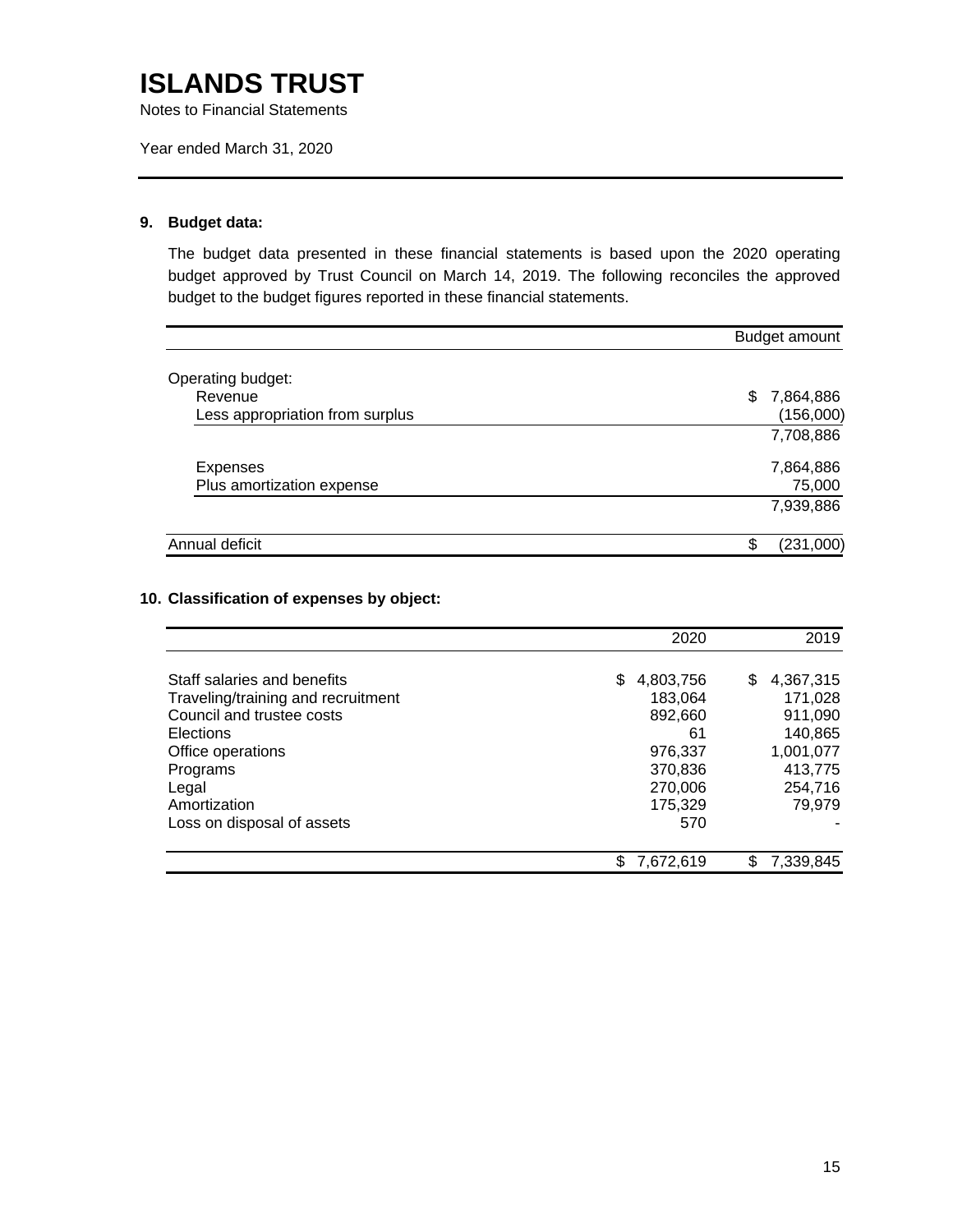Notes to Financial Statements

Year ended March 31, 2020

### **11. Commitments:**

The Trust is committed to leases for rented premises. Minimum future payments in the next five years are as follows:

| 2020 | \$360,261 |
|------|-----------|
| 2021 | 332,235   |
| 2022 | 304,685   |
| 2023 | 241,568   |
| 2024 | 117,642   |
|      |           |

### **12. Contingent liabilities:**

In the normal course of operations, claims for alleged damages are made against the Trust. The Trust records an accrual in respect of legal claims that are likely to be successful and for which a liability amount is reasonably determinable. The remaining claims, should they be successful as a result of litigation, will be recorded when a liability is likely and determinable. The Trust is covered through an independent insurance program against certain claims.

### **13. Trust activities:**

#### (a) Trust Conservancy:

The Trust pays the administration expenses of The Islands Trust Conservancy (the "Conservancy") which is related through the composition of the Conservancy's Board. The Conservancy is empowered to accept donations, grants and bequests and to hold land and other property in compliance with a plan approved by the Ministry of Municipal Affairs and Housing. The Conservancy's Board is comprised of three members from Trust Council and up to three members appointed by the Minister of Municipal Affairs and Housing.

For financial reporting purposes, the Trust and the Conservancy are reported on separately. These financial statements present the financial position and results of operations of the Trust.

The Conservancy's annual expenses are funded by and reported as part of the Trust in accordance with The Islands Trust Act. These expenses are summarized as follows:

|                                                                      | 2020                                | 2019                               |
|----------------------------------------------------------------------|-------------------------------------|------------------------------------|
| Operations and Property Management<br><b>Board</b><br>Administration | 527,344<br>\$.<br>19,043<br>216,627 | 485,276<br>S.<br>18,409<br>165,399 |
|                                                                      | 763,014<br>S.                       | 669,084<br>\$.                     |